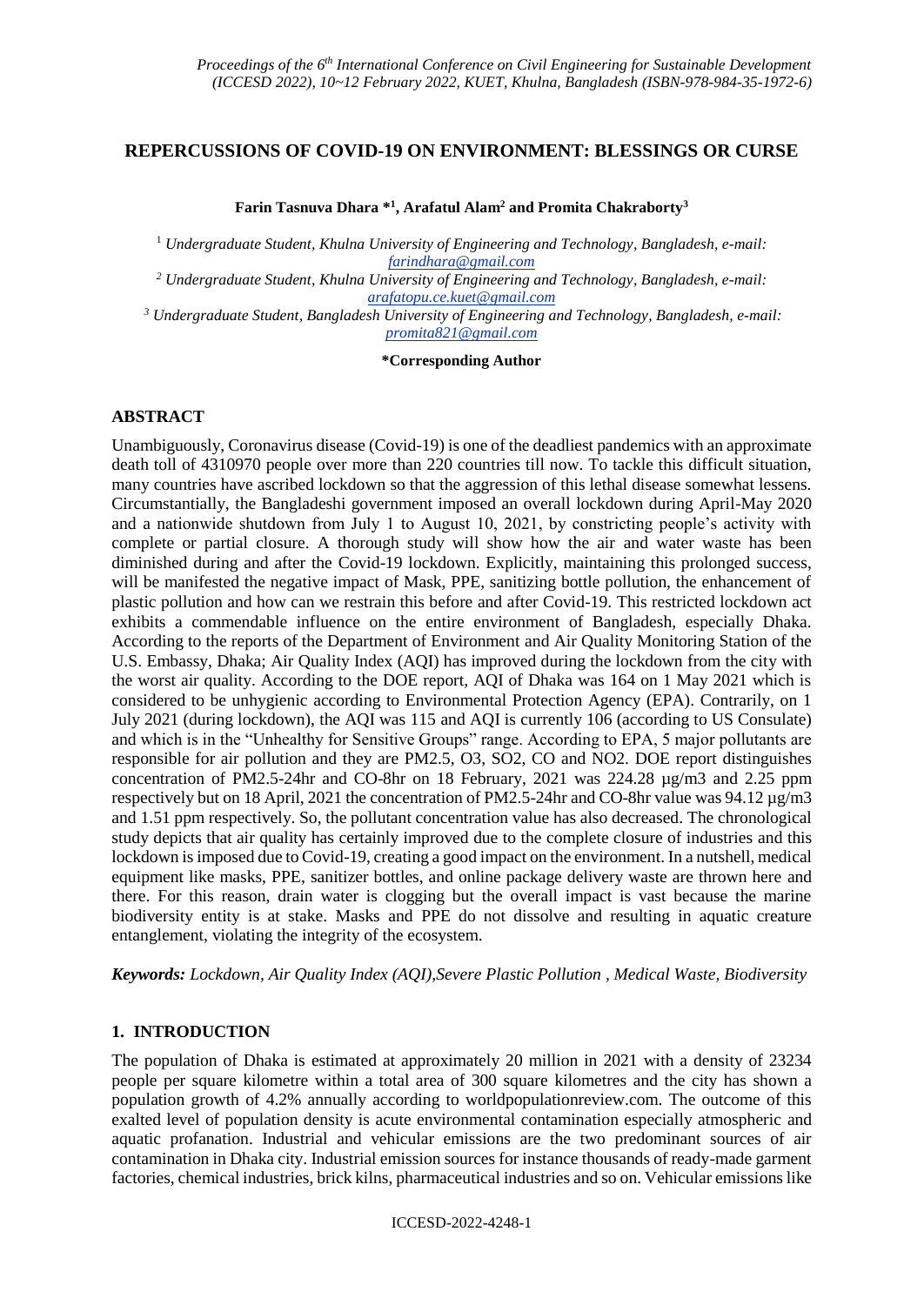incompetent vehicular activities ejaculate fine particles due to combustion of fossil fuels and significantly emit several primary pollutants like Nitrogen Oxides (NOx), Sulfur Oxides (SOx), Carbon Monoxide (CO), Particulate Matters (PM), Volatile Organic Carbons (VOCs). It is widely accepted that particulate matter is the major pollutant of concern internationally and in Bangladesh (ADB 2006, UNEP 20120. A particulate matter is defined as a solid or liquid particle suspended in a gas which is usually air and particulate material is the term tern for particles found in the air, including dust, dirt, soot, smoke and liquid droplets (Hasan et al, 2016). Nitrogen Dioxide ( $NO<sub>2</sub>$ ) has some health impacts and is a well-known precursor to acid rain, which can reduce agricultural production and damage the environment (UNEP, 2012) and another major pollutant Sulphur dioxide  $(SO<sub>2</sub>)$  has health impacts as a gas and also acts as a precursor to the formation of particulates and acid rain in the atmosphere (Haque et al, 2017). Along with those, industrial growth was also rose to 7.5% in the Fiscal Year 2011 (Bangladesh Bank, 2011) and polluted air also acts as 17.6% risk factor for most of the death and disability in Bangladesh (Armin, 2018). Air pollution is accountable for miscellaneous disorders like ischemic heart disease, stroke, chronic obstructive pulmonary disease (COPD), lung cancer and acute lower respiratory infections for children. But from NASA website, it was found that there was pollution and fog mixed at the base of the Himalayas in India in late December 2005 and this haze hangs so thickly over the region that the underlying ground surface is barely visible and in contrast, the air is much clearer over the Himalayas (Begum et al, 2013). According to the Department of Environment (DOE), the density of airborne particulate matter (PM) reaches 463 micrograms per cubic meter (mcm) in the city during December to March period, the highest level in the world. Mexico City and Mumbai follow Dhaka with 383 and 360 mcm respectively (Daily Star,2009). On the other hand, during Covid lockdown and the nationwide shutdown, air quality in Dhaka has undeniably heightened due to the inferior traffic mobility and complete closure of industrial and manufactural emission sources and thus particulate materials and other contaminants have been successfully reduced in our study areas (BARC and Darus Salam). In this study, we inspected the air quality before and during the lockdown, concentration of several gaseous substances including  $CO$ ,  $NO<sub>2</sub>$  and  $SO<sub>2</sub>$ , also too fine particulate material  $(PM<sub>2.5</sub>)$  and Ozone have also been explored and then the alteration of concentration of various pollutants along with AQI variations prior and during the occurrence of lockdown have been exhibited and also elaborated.

The Nationwide lockdown may have been the reason for the overall development of air quality and water, so if we consider Covid-19 lockdown as a platform for the welfare of the overall climatic alteration of Bangladesh, at that time we are in illusive route as Coronavirus epidemic expanded throughout the world, World Health Organization has advised people to use a face mask, PPE and hand sanitizer while going outside to remain secure from this infectious disease and so production and usage of this medical equipment have also augmented rapidly. This is must and evident for this current pandemic situation but what creating the dreadful condition to the environment is that these implements are thrown here and there causing significant labyrinth to the marine biodiversity. According to a report published on BBC NEWS, globally we are using 129 billion face masks and 65 billion plastic gloves every month. Waterlogged face masks, gloves, hand sanitizer bottles and other coronavirus wastes are already found on sea beds, seashores and collapsing ocean ecosystems. Aside from the formation of micro and Nano plastics, wrongly disposed face masks can also have an unequivocal effect on wildlife through straight and transcendental ingestion-causing respiratory and gastrointestinal obstructions or death by starvation. If not properly cut, the string of face masks can also cause entanglements. According to Oceans Asia, "Plastic pollution kills an estimated 100000 marine mammals and turtles, over a million of seabirds, and even greater numbers of fish, invertebrates and other animals each year. And as plastic pollution has enhanced even more than ever due to these single-time usages of face masks and other medical equipment, ocean ecosystem and marine entity both are in hazardous circumstances. These one-time surgical face masks and other plastic bottles are causing blockage of drains due to indiscriminate disposal of these medical wastes into drains in our country. Due to the closure of shopping malls and Restaurants, online package delivery action has significantly incremented and thus various companies are using single-use plastic bags instead of reusable cloth bags which is also a potential source of plastic pollution enhancement during Covid-19. In this study, we will exhibit all the potential reasons for plastic pollution during Covid-19 and will also discuss how this upcoming catastrophe on the environment can be obstructed. So, in short, the objective of this study is to analyse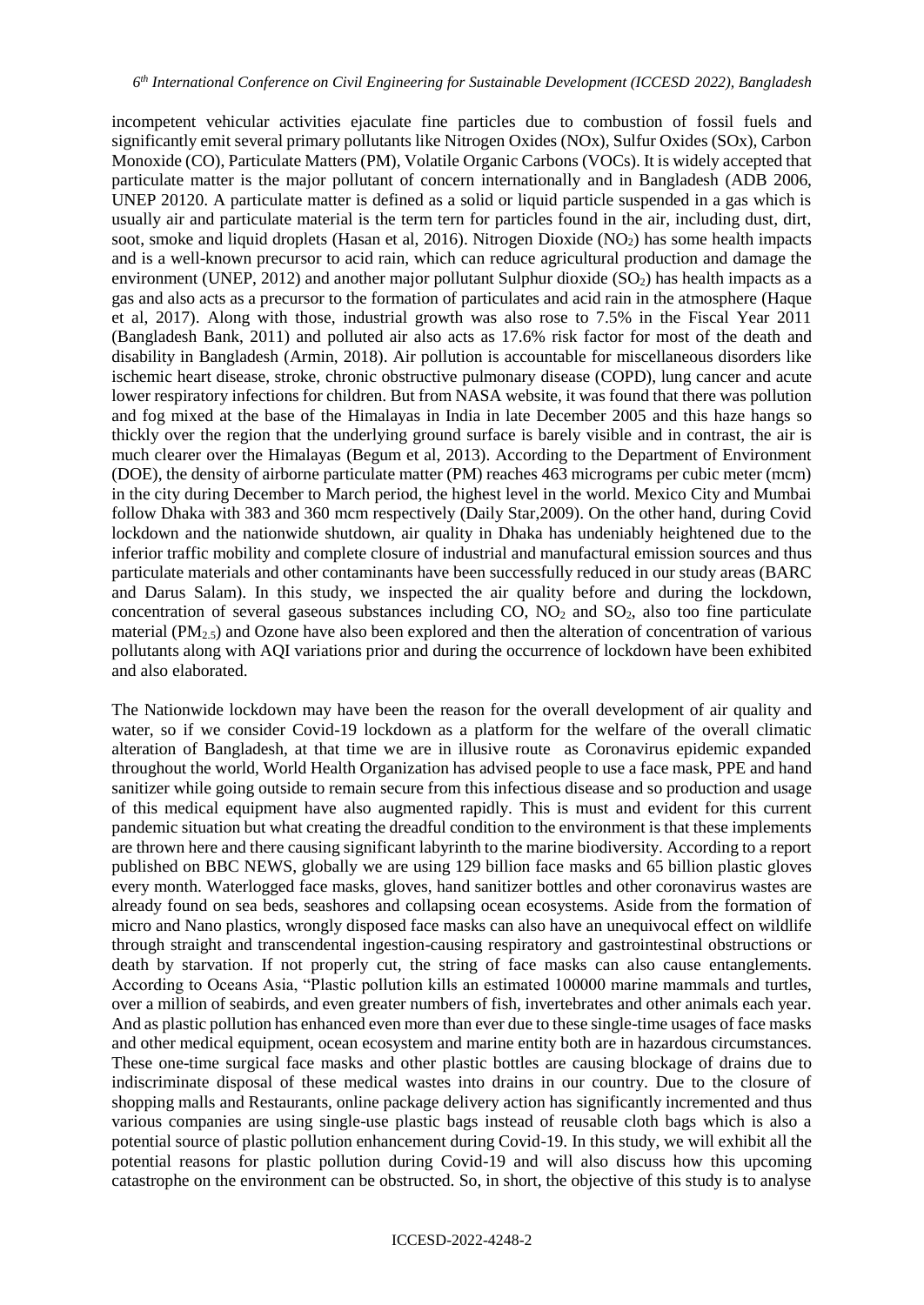the positive impact on the environment during covid-19 lockdown and to elaborate the impertinent influence of Covid-19 on the environment and also disclose the steps to mitigate and reduce it.

## **2. METHODOLOGY**

### **2.1 Data Extraction**

In this study, we have shown time vs concentration graphs of several gaseous substances including concentrations of PM2.5, O3 and CO from July 18, 2018 to June 21, 2021 and have also shown the AQI variations from 1 August, 2018 to 1 July, 2021. These concentration values and AQI values are collected from the archive of Department of Environment (DOE) and Air Quality Index is calculated by using a formula given by US Environmental Protection Agency (US EPA, 2018). Although lockdown was imposed upon the nation during April-May 2020 and July 1 to August 10, 2021, we have collected concentration data from the year 2018 to perfectly show the variation between air quality data prior and during the lockdown and the development in air quality of Dhaka during the lockdown. DOE mainly monitors the criteria or major pollutants such as carbon monoxide, nitrogen dioxide, ozone, sulfur dioxide, PM10 and PM2.5. Monitoring is performed to unravel the acquirement or non-availability of national ambient air quality standards to evaluate the propensity of air pollution levels. The ambient air quality monitoring network Bangladesh comprises of eleven fixed Continuous Air Monitoring Stations (CAMS). The locations of the 11 CAMS are shown in the following figure:



Figure 1: CAMS Location in Bangladesh

### **2.2 Air Quality Index**

According to Wikipedia, Air Quality Index (AQI) is used by government agencies to announce to the public how polluted the air currently is or how polluted it is forecast to become. Public health risks increase as the AQI rises. Estimation of the AQI requires an air pollutant concentration over a specified averaging period, acquired from an air monitor or model. Here the specified time range was from 2018- 2021 and DOE along with EPA were the air monitoring agencies. The AQI for major pollutants like PM<sub>2.5</sub>, O<sub>3</sub> and CO has been calculated by using the following formula given by US EPA (2018).

The reckoning is done using the formula of breakpoints for the AQI,

$$
I_P = \frac{I_{Hi} - I_{Lo}}{BP_{Hi} - BP_{Lo}} (C_P - BP_{Hi}) + L_{Lo}
$$

Here,

 $I_P$  = the index for pollutant p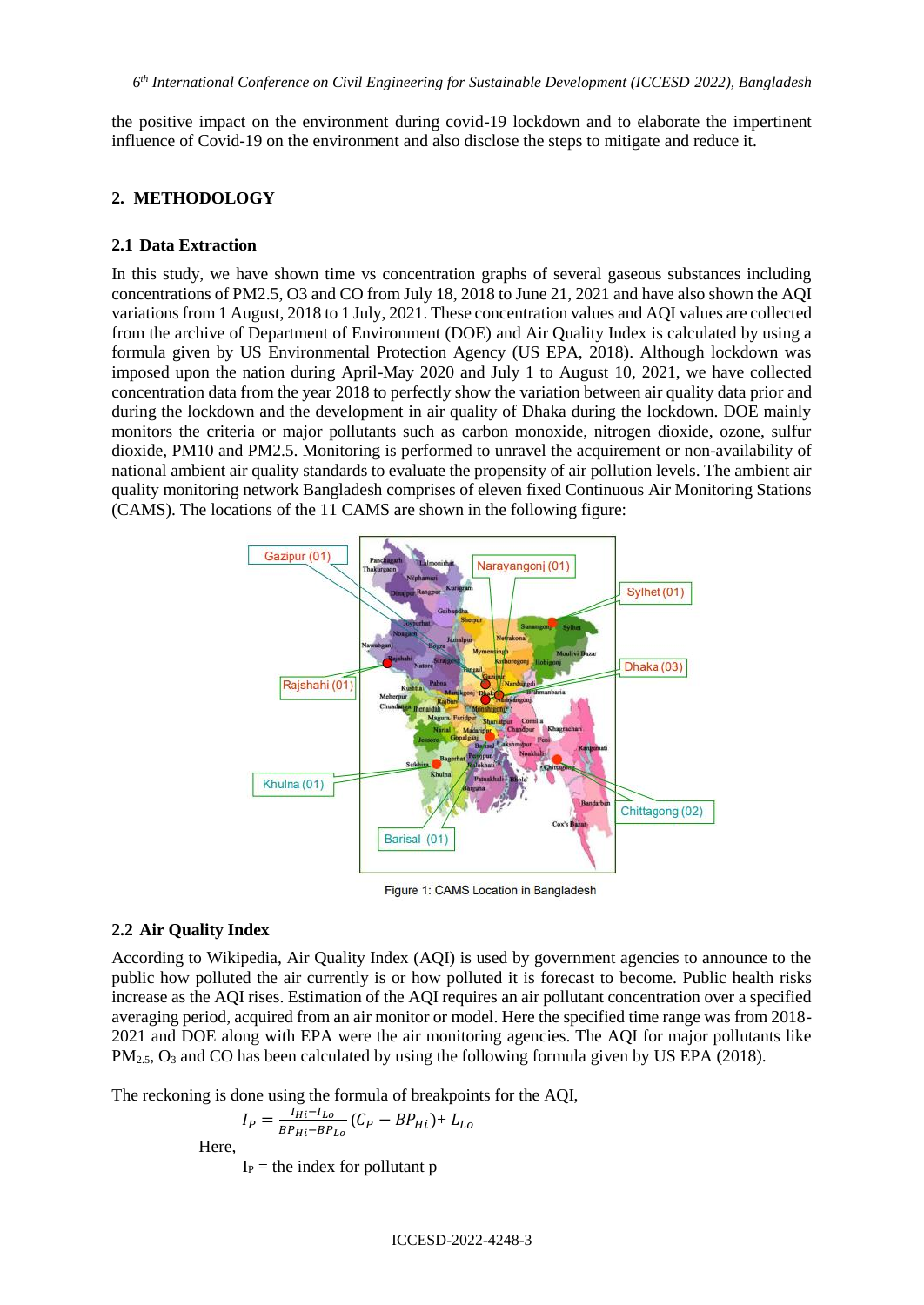$C_P$  = the truncated concentration of pollutant p  $BP_{Hi}$  = the concentration breakpoint that is greater than or equal to  $C_P$  $BP<sub>Lo</sub>$  = the concentration breakpoint that is less than or equal to  $C<sub>P</sub>$  $I_{Hi}$  = the AQI value corresponding to  $BP_{Hi}$  $I_{Lo}$  = the AQI value corresponding to  $BP_{Lo}$ 

Among these CAMS, we will work with the concentration and AQI data from BARC and Darus Salam, Dhaka.

| <b>AQI</b> Value     | AQI Level                                                 | Color      | Meaning                                                                                                                                                                                 |
|----------------------|-----------------------------------------------------------|------------|-----------------------------------------------------------------------------------------------------------------------------------------------------------------------------------------|
| $0$ to 50            | Good                                                      | Green      | Air quality is considered satisfactory, and air<br>pollution poses little or no risk.                                                                                                   |
| $51 \text{ to } 100$ | Moderate                                                  | Yellow     | Air quality is acceptable; however, for some<br>pollutants there may be a moderate health concern<br>for a very small number of people who are unusually<br>sensitive to air pollution. |
| 101 to 150           | <b>Unhealthy for</b><br><b>Sensitive</b><br><b>Groups</b> | Orange     | Members of sensitive groups may experience health<br>effects. The general public is not likely to be<br>affected.                                                                       |
| 151 to 200           | <b>Unhealthy</b>                                          | <b>Red</b> | Everyone may begin to experience health effects;<br>members of sensitive groups may experience more<br>serious health effects.                                                          |
| 201 to 300           | <b>Very Unhealthy</b>                                     | Purple     | Health warnings of emergency conditions. The<br>entire population is more likely to be affected.                                                                                        |
| 301 to 500           | <b>Hazardous</b>                                          | Maroon     | Health alert: everyone may experience more serious<br>health effects.                                                                                                                   |

Table 1: Ranges of AQI Values and their outcome upon health and hygiene

# **3. RESULT DATA ILLUSTRATIONS**

# **3.1 Variation of Air Quality Parameters**

In the figure 1, variation of particulate matter  $(PM\neg 2.5)$  is shown for two different place of Dhaka which are BARC (Bangladesh Agricultural Research Council) and Darus Salam. Though they show



Figure 1: Variation of Particulate Matter (PM<sub>2.5</sub>) Before pandemic (BP) and After Pandemic (AP)

different quantity due to unlike environment source and commercial importance, they show similar type of graph curvature variation.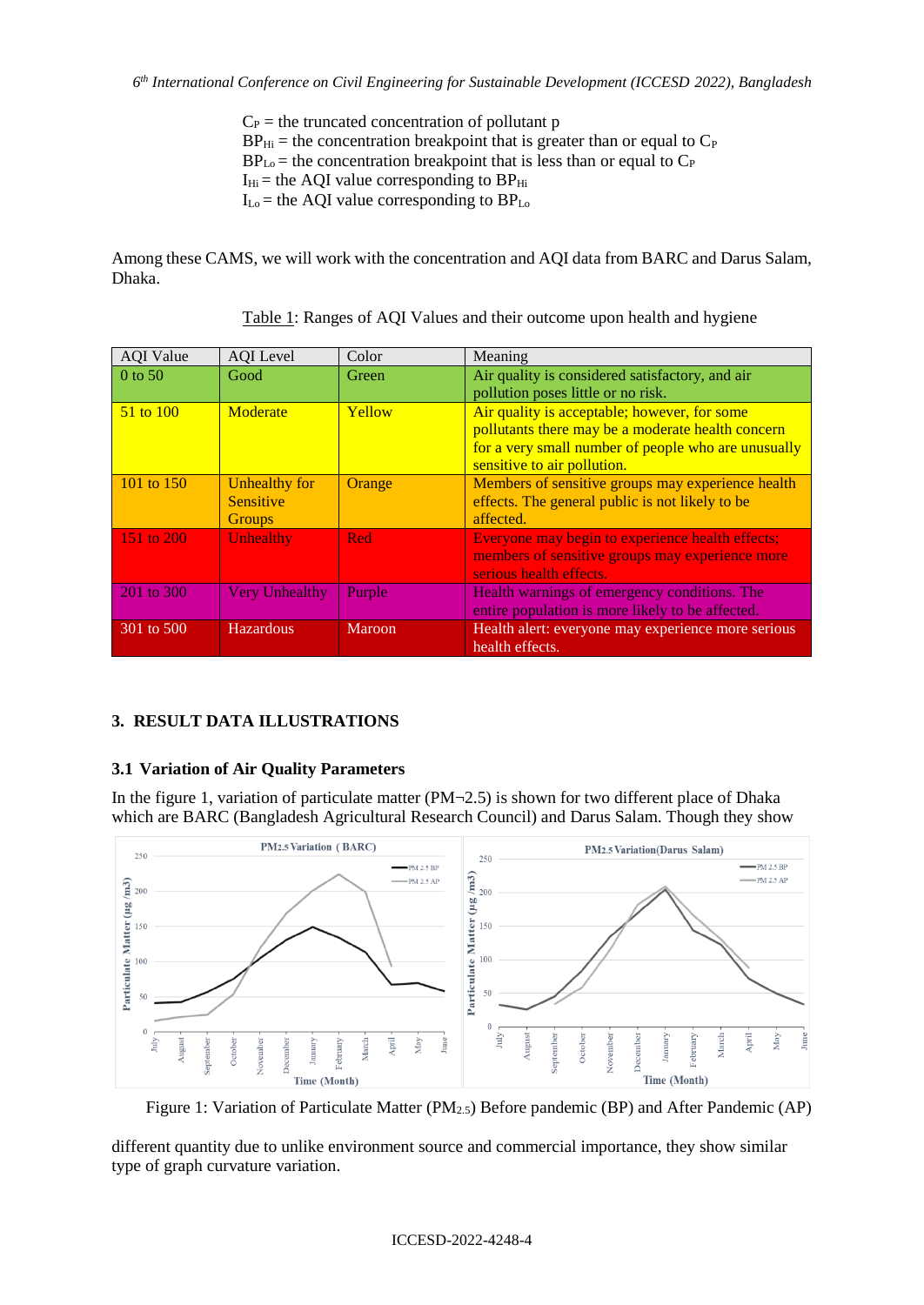

From the concentration data displayed above, it can be seen that the concentration of  $PM_{2.5}$  was 42.27  $\mu$ g/m<sup>3</sup> in August 2018 which in the Covid situation has been decremented to 15.92  $\mu$ g/m<sup>3</sup> on July 2020 at the time of partial lockdown in Dhaka. Similarly, the concentration of O3 and CO has also faced a significant variation during Covid 19 situation. The concentration value of O3 has dropped from 7.99 ppb in August 2018 to 0.47 ppb on February 2021 (during partial lockdown). Furthermore, a concentration drop of CO from 2.92 ppm in July 2018 to 1.51 ppm in April 2021 can also be seen in Fig 1. From Fig 2, it has been observed that AQI value was 349 which was in the "Hazardous" category according to US EPA (2018) during December 2018 and on August 2020, the value has been transfigured to 24 which was in the "Good" air range (during partial lockdown).

### **3.2 Air Quality Index Data Table**

From Fig 2, it has been observed that AQI value was 349 which was in the "Hazardous" category according to US EPA (2018) during December 2018 and on August 2020, the value has been transfigured to 24 which was in the "Good" air range (during partial lockdown). In July 2018, PM2.5 concentration was 41.2  $\mu$ g/m3 and if we calculate the AQI using Equation 1, then we can find AQI= 115 and in July 2020, AQI= 59 (from Equation 1) for PM2.5 = 15.92  $\mu$ g/m3. The required graphs for the elaborated enhancement for BARC are exhibited

| Month-Year | <b>AQI</b> | Month-Year | AQI | Month-Year    | AQI |
|------------|------------|------------|-----|---------------|-----|
| Aug 18     | 80         | Aug $19$   | 75  | Aug $20$      | 24  |
| Sep 18     | 65         | Sep 19     | 123 | Sep 20        | 107 |
| Oct 18     | 176        | Oct $19$   | 50  | Oct 20        | 105 |
| Nov $18$   | 164        | Nov $19$   | 173 | Nov $20$      | 100 |
| Dec 18     | 349        | Dec 19     | 315 | Dec 20        | 309 |
| Jan $19$   | 284        | Jan 20     | 304 | Jan 21        | 288 |
| Feb 19     | 350        | Feb 20     | 219 | Feb 21        | 348 |
| Mar 19     | 187        | Mar $20$   | 290 | Mar 21        | 210 |
| Apr 19     | 103        | Apr $20$   | 227 | Apr 21        | 160 |
| May 19     | 46         | May $20$   | 89  | May 21        | 164 |
| Jun $19$   | 105        | Jun 20     | 45  | Jun 21        | 179 |
| Jul 19     | 129        | Jul 20     | 30  | <b>Jul 21</b> | 115 |

Table 2: Air Quality Index values with respect to Time (Month)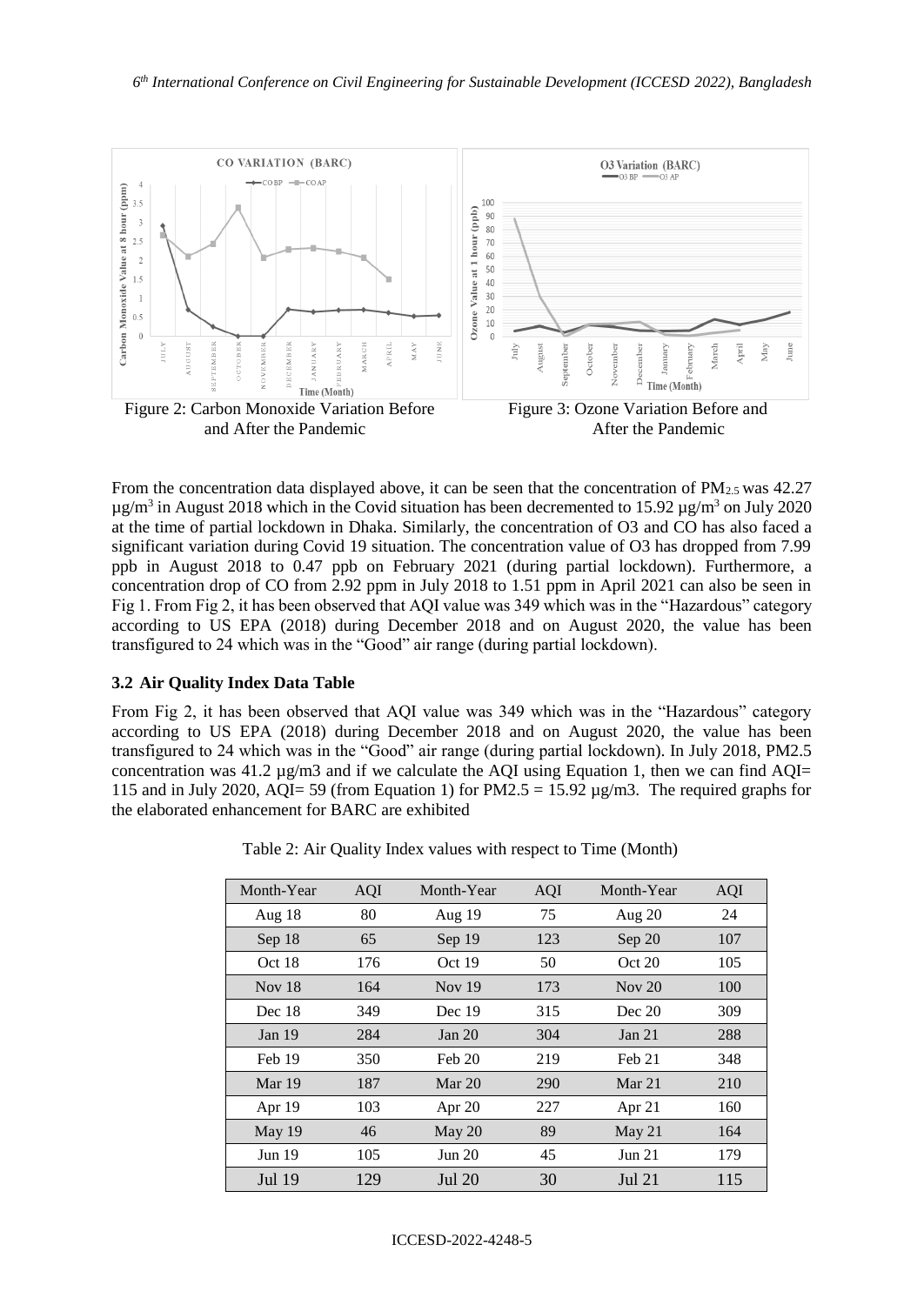### **3.3 Interpretation of Obtained Test Results**

A report published on November 26, 2019, on Daily Star, delineated that "Dhaka has the worst air quality in the world yesterday", according to Air Visual, an air quality measuring application. From the above phenomenon, it can be seen that Air quality from October 18 to March 19 was one of the worst, mostly ranging from "Unhealthy" to "Hazardous" category, but Air quality from May 20 to August 20 (during lockdown) has transcended significant upliftment and AQI ranges from "Good" to "Moderate" category and that is unquestionably a commendable errand for Dhaka city. The reason behind this attainment is the complete shutdown of major pollutant ejecting factories, brick kilns, controlled activities of unfit vehicles and that means deficient combustion of fossil fuels and also too minor pollution. But in the above reports, we have also noticed that there is significant unpredictability in the concentration of various gaseous substances and air quality during and post lockdown. The reason behind this aspect is overall lockdown inducted upon the whole nation was only for 2 months in 2020 and 2021. When the AQI level commenced decrementing, then the contaminant-producing factories, brick kilns reopened again after lockdown or during partial lockdown with the sky-high movement of the vehicle. That's why the reports imply so much alteration during and post lockdown. But from the above values during the lockdown, it is undeniably proved that if the major pollutants ejection can be controlled, then the Air Quality of Dhaka will certainly aggravate. So Bangladeshi Government will have to impose strict rules upon the contaminant ejecting factories so that they can obey the proper production guidelines and so that our environment and air quality remains secure and unharmed.

# **4. NEGATORY AFTER-EFFECTS ON CIRCUMAMBIENT ENVIRONMENT**

#### **4.1 Up-Shot and Consequences of Plastic Medicinal Appliances on Environment**

From the above contexts, we have seen that the overall air quality has improved during the lockdown in Dhaka and we have also found out the provision for maintaining this advancement post lockdown. So, this is certainly authentic welfare for the overall atmosphere and environment. But as Covid 19 progressed we are also on the verge of a new challenge and this is the pollution of enormous medicinal appliances which are mostly prepared by using plastic including Face masks, Hand gloves, sanitizing bottles, Personal Protective Equipment (PPE). We all know these appliances are urgent to keep ourselves protected and immune from this deadly disease, but it is delegating a significantly contradictory effect upon ecology. Globally there are 52 billion face mask production in 2020 and the average weight of a single-use polypropylene face mask is 3-4 grams, according to a report published on April 13, 2021. According to Study in Environmental Advances, a single face mask can release 173000 microfibers per day into the seas. According to nationalgeographic.com, masks are mainly a mix of paper and polymers, including polyester and polypropylene and can't be separated into pure streams of single materials for recycling. These materials are so small, can get caught in recycling machinery and cause breakdowns and these plastic products break down into microplastics; they can contaminate air, water and soil. These face masks will take as long as 450 years to break down slowly turning into microplastics. According to a study in Animal Biology, swans, seagulls, peregrine falcons and songbirds became fatally affected after entangling into face mask loops. Naturalproductsonline.co.uk expressed, "The glove or the mask that you take off…could easily be the glove or the mask that kills a whale".

These labyrinths are also occurring in our country as we have throwaway culture. The cox's Bazar Sea Beach is flushed with one-way surgical face masks, hand sanitizer bottles and gloves as we have unique throwaway culture. The drains are choke-full of face masks and generate draining blockage. The water is now contaminated with scattered disposal of medical wastes and that's why it is time to wake up and be vigilant. According to www.nbcnews.com, "It's important to throw away face masks and gloves in garbage cans that have a lid and a garbage bag that will be tied together when it's removed to keep them from falling out or blowing away and then they will not enter into earth's ecosystem. Another way is that the ear loop of the mask should be cut to prevent animal entanglement. Reusable face masks are eco-friendlier and more biodegradable than a one-time surgical face mask. Organic cotton face masks,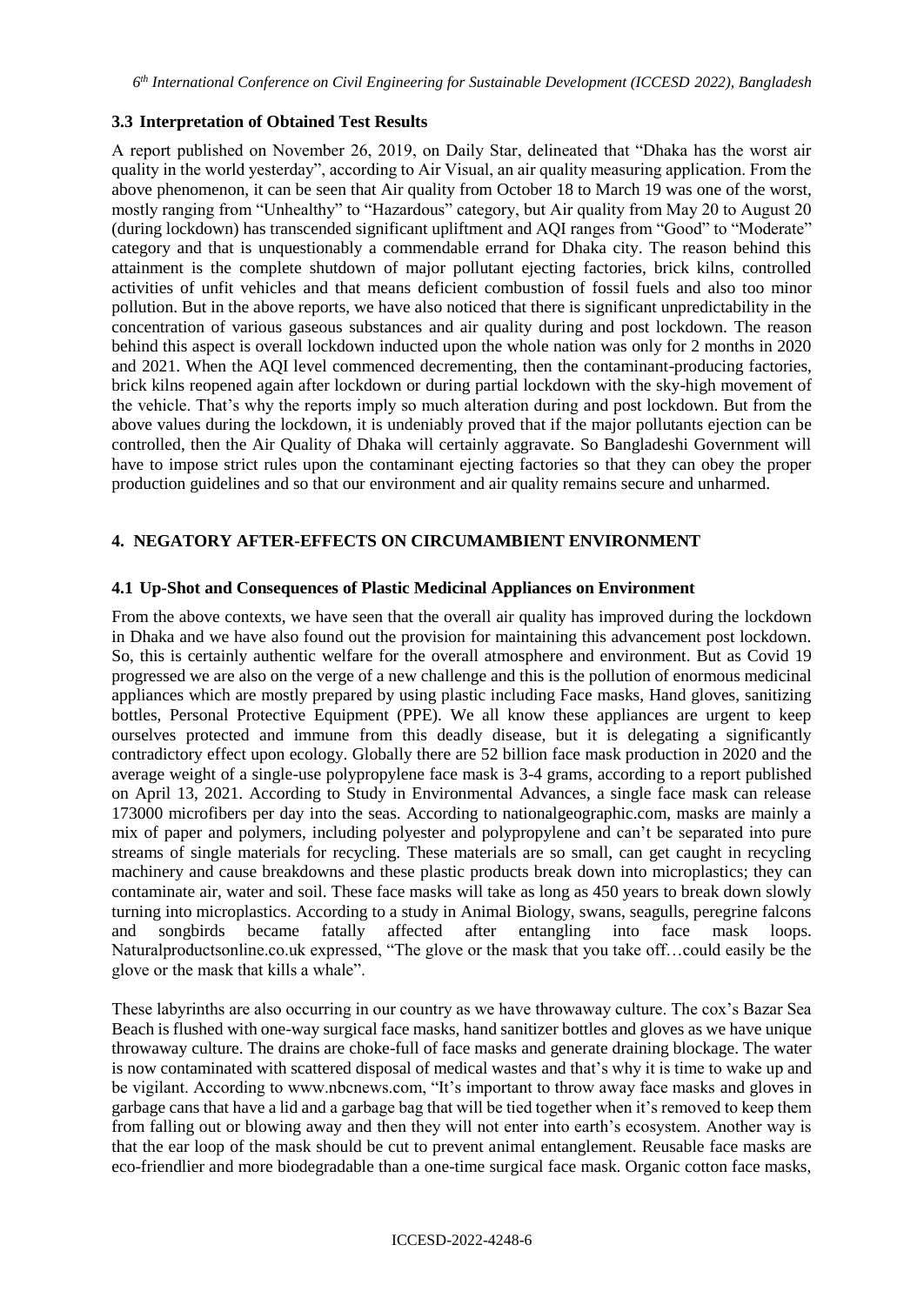double-layered masks with hemp and recycled polyester fabric, avocado with organic cotton face masks are recyclable and biodegradable and safe for the environment and animals also too for marine biodiversity.

### **4.2 Out-Turn and Consequences of Plastic Packaging Delivery Wastes on Environment**

According to www.weforum.org, the quarantine economy has driven more people online, resulting in greater packaging waste from deliveries. Import and export restrictions, as well as declines in the availability of cargo transportation, mean that large amounts of food have also gone to waste. And as this organic waste decays, it will release greenhouse gases. According to www.nationalgeographic.com, the pandemic has seen increased production of disposable packaging, as consumers have brought more takeout food, and as bans of single-use plastics, including shopping bags, were suspended because of fears that reusables would spread the virus. According to a report published in Gaon Connection, we can see that e-commerce, or online shopping, has increased and so has packaging waste. This nonbiodegradable waste breaks down into smaller fragments and contaminates soil and water, leading to several health problems and harming marine life. When burnt, it leads to high air pollution and is linked with the emission of cancer-causing pollutants. By burning waste, plastic gets into the human body through air and water. Such plastics contain complex chemicals, which are life-threatening. So, to protect and safeguard our environment, we must conduct reusable cloth bags for online packaging including cardboard boxes, biodegradable bags instead of single-use plastic bags which are nonbiodegradable.

### **5. CONCLUSIONS**

This study explored the decrement of the Air Quality Index in Dhaka during lockdown due to the decrease in major pollutants like PM2.5, CO and O3. So, the long-term solution should be a strict preventive measure against the production of these pollutants and to minimize the production of these contaminants, several catalysts can be used during production. We can see that AQI from May 20 to August 20 (during lockdown) showed significant improvement ranging from 24 to 89 which is on the scale of Good to Moderate category. The news of improvement in air quality is demolished by the huge burning question of plastic pollution. As the report published in BBC News showed us that the production of face masks and gloves are almost 129 billion and 65 billion respectively and single-use biodegradable face masks and gloves do not decompose, so it is way better to use natural face masks made from organic cotton, hemp, and recycled polyester fabric. Also, reusable cloth bags including cardboard boxes should be used instead of single-use non-biodegradable plastic bags for online packaging to protect the marine ecosystem from the deleterious effects of huge plastic contamination and to save our planet. In a nutshell, the reverberation of post - COVID situational circumference leaves undeniably its tremendous not only constructive but also negatory trace. Last but not the least, chronological data depicts pictorial-vivid representation of the resonance of impact of COVID on the sustaining environment.

### **ACKNOWLEDGEMENTS**

We would like to express our special thanks to gratitude to H.M. Iqbal Mahmud, Professor of Khulna University of Engineering and Technology (KUET), who gave us the golden culminated opportunity. We are overwhelmed in all humbleness and gratefulness to acknowledge our deep respect to all those who have helped us to put these ideas, well above level of simplicity and into something concrete despite of their busy schedules.

### **REFERENCES**

Armin, M. Z. (2018). Air Pollutants and Their Impacts on Human Health in Dhaka City. Paper presented In *A seminar paper*.